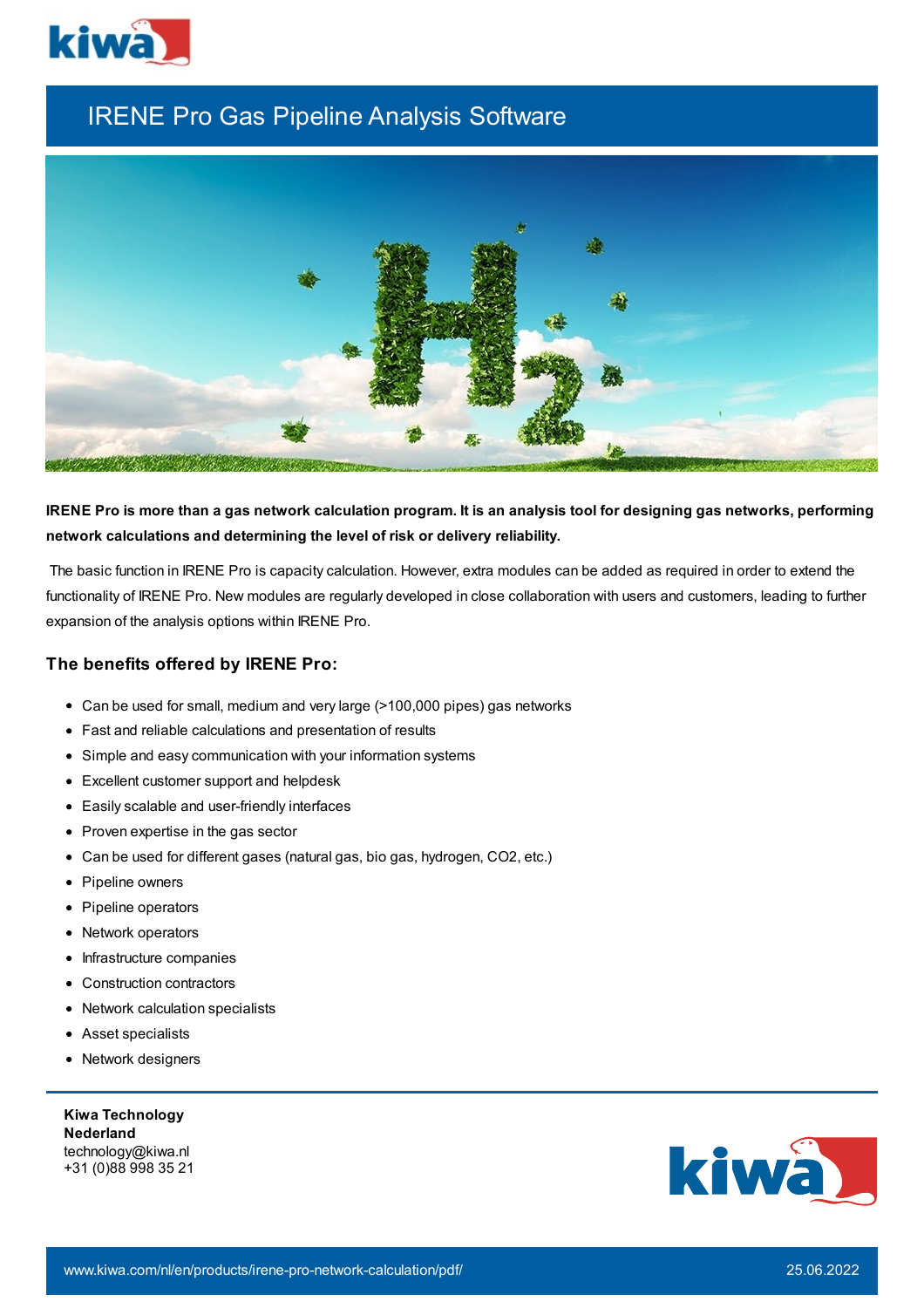

- Risk analysts
- Capacity determination for gas networks
- Designing gas networks
- Dimensioning gas networks
- Performing reliability analyses for gas networks
- Determining the impact of feeding in bio gas and green gas

IRENE Pro is both powerful and user-friendly at the same time. IRENE Pro combines all the knowledge of Kiwa Technology and the experience gained with previous versions of IRENE in a single new analysis package.

## **The power of IRENE Pro:**

- Calculation of an unlimited number of pipes.
- Ability to calculate with all types of gas. So not just natural gas, but also bio gas, green gas, hydrogen and CO2.
- Ability to simultaneously process calculations for multiple networks.
- Extra analyses, such as tracing fed-in (green) gas, how quickly the gas is transported and where the greatest pressure loss occurs.
- Design calculations: ability to calculate the optimum diameters for your network.
- Profile calculations: how does pressure vary during the day.
- Delivery reliability analyses: which stations are critical, which customers run the greatest risk of not receiving delivery.

#### **The user-friendliness of IRENE Pro:**

- Simple installation on a stand-alone computer or laptop,
- No requirement for an extra powerful computer,
- IRENE Pro can even be run from a USB stick if required,
- Open for all CAD/GIS systems,
- Extensive "undo/redo" function,
- Snap function when drawing networks,
- Intelligent search functions,
- Good export to Microsoft Office (Excel) with extensive options,
- Screen display can be saved as an illustration ("geo-referenced") in the following formats: jpg, png, tif.

## **IRENE Pro is 'state-of-the-art'.**

This makes the program user-friendly and pleasant to operate:

- Display of background maps,
- Display of scale and grid lines,
- Rapid zoom function,
- Clear differentiation between the different networks,
- Total freedom in setting colours, line thickness, font sizes, units, etc.

| <b>Kiwa Technology</b> |
|------------------------|
| <b>Nederland</b>       |
| technology@kiwa.nl     |
| +31 (0)88 998 35 21    |